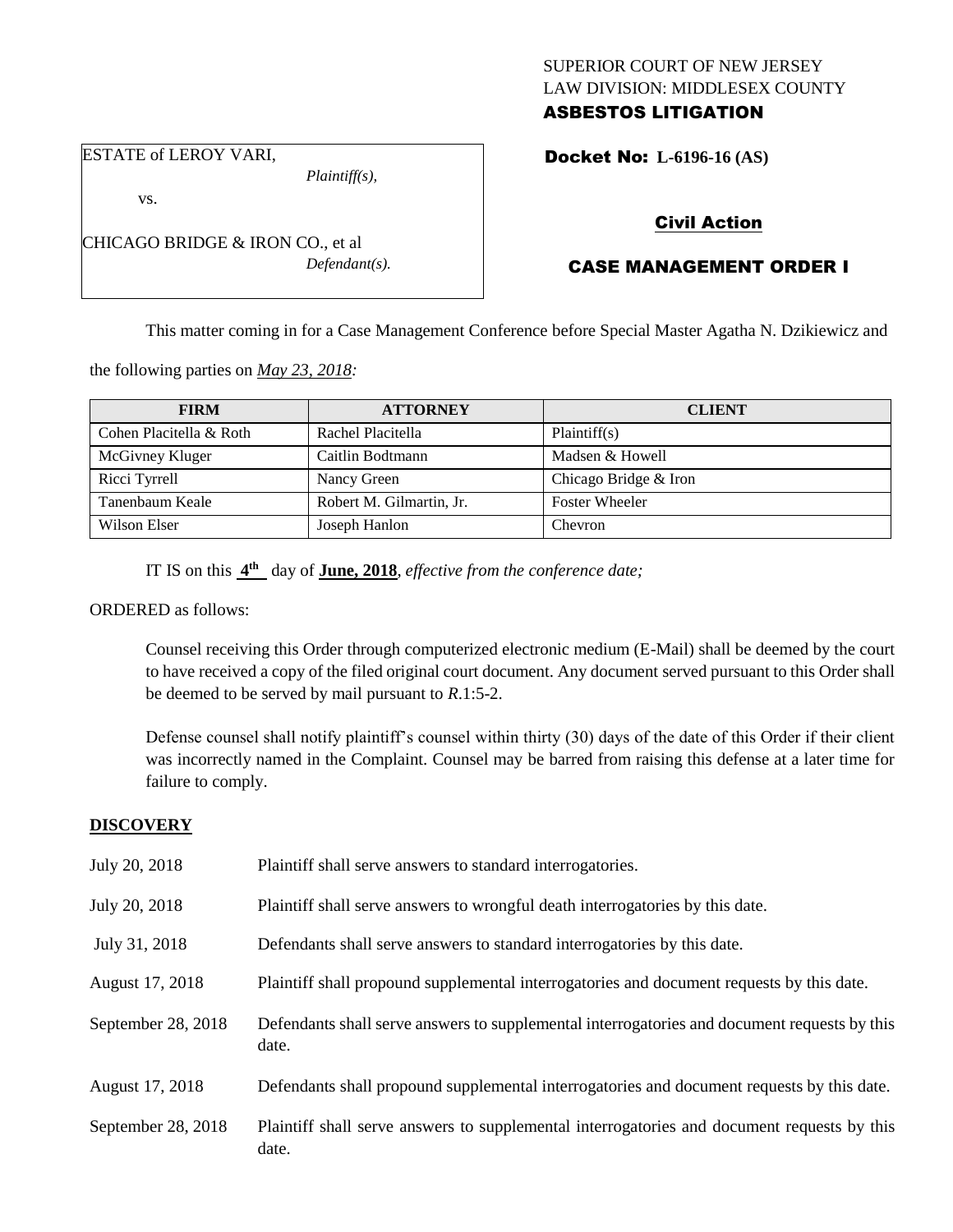- October 31, 2018 Fact discovery, including depositions, shall be completed by this date. Plaintiff's counsel shall contact the Special Master within one week of this deadline if all fact discovery is not completed.
- October 31, 2018 Depositions of corporate representatives shall be completed by this date.

#### **EARLY SETTLEMENT**

March 1, 2019 Settlement demands shall be served on all counsel and the Special Master by this date.

### **SUMMARY JUDGMENT MOTION PRACTICE**

| January 4, 2019   | Plaintiff's counsel shall advise, in writing, of intent not to oppose motions by this date. |
|-------------------|---------------------------------------------------------------------------------------------|
| January 18, 2019  | Summary judgment motions shall be filed no later than this date.                            |
| February 15, 2019 | Last return date for summary judgment motions.                                              |

### **MEDICAL DEFENSE**

- July 20, 2018 Plaintiff shall serve executed medical authorizations (along with answers to interrogatories) by this date.
- July 20, 2018 Plaintiff shall serve a diagnostic medical report and any medical records in plaintiff's possession by this date.
- November 30, 2018 Plaintiff shall serve medical expert reports by this date.
- March 29, 2019 Defendants shall identify its medical experts and serve medical reports, if any, by this date. In addition, defendants shall notify plaintiff's counsel (as well as all counsel of record) of a joinder in an expert medical defense by this date.

### **LIABILITY EXPERT REPORTS**

- November 30, 2018 Plaintiff shall identify its liability experts and serve liability expert reports or a certified expert statement by this date or waive any opportunity to rely on liability expert testimony.
- March 29, 2019 Defendants shall identify its liability experts and serve liability expert reports, if any, by this date or waive any opportunity to rely on liability expert testimony.

#### **EXPERT DEPOSITIONS**

April 26, 2019 Expert depositions shall be completed by this date. To the extent that plaintiff and defendant generic experts have been deposed before, the parties seeking that deposition in this case must file an application before the Special Master and demonstrate the necessity for that deposition. To the extent possible, documents requested in a deposition notice directed to an expert shall be produced three days in advance of the expert deposition. The expert shall not be required to produce documents that are readily accessible in the public domain.

 $\_$  ,  $\_$  ,  $\_$  ,  $\_$  ,  $\_$  ,  $\_$  ,  $\_$  ,  $\_$  ,  $\_$  ,  $\_$  ,  $\_$  ,  $\_$  ,  $\_$  ,  $\_$  ,  $\_$  ,  $\_$  ,  $\_$  ,  $\_$  ,  $\_$  ,  $\_$  ,  $\_$  ,  $\_$  ,  $\_$  ,  $\_$  ,  $\_$  ,  $\_$  ,  $\_$  ,  $\_$  ,  $\_$  ,  $\_$  ,  $\_$  ,  $\_$  ,  $\_$  ,  $\_$  ,  $\_$  ,  $\_$  ,  $\_$  ,